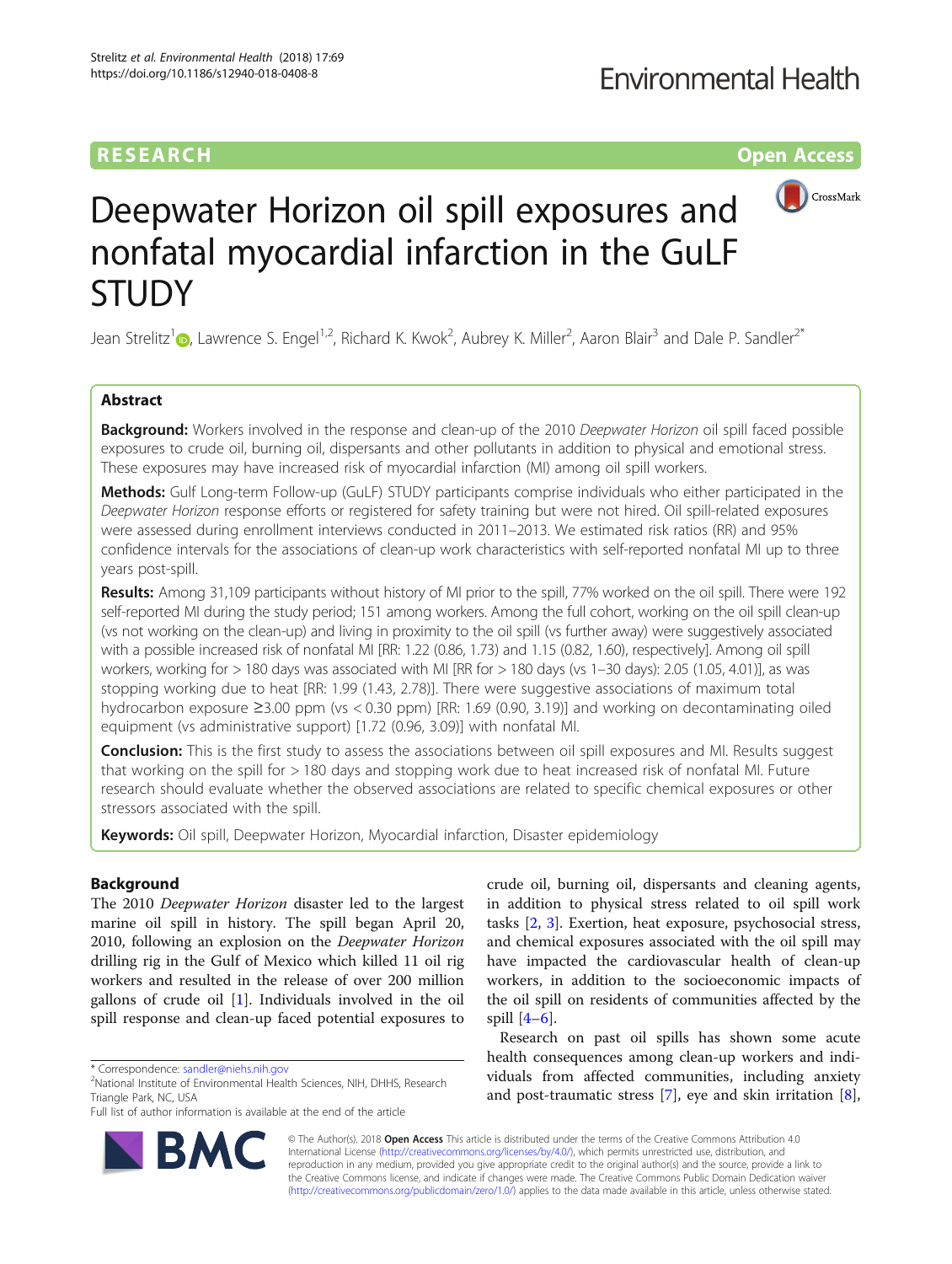and lower respiratory tract symptoms [[9\]](#page-11-0) up to one year following oil spill exposure. In several studies, longer durations of oil spill work were associated with acute respiratory symptoms, including among US Coast Guard personnel deployed to work on the Deepwater Horizon spill [[10\]](#page-11-0), and *Hebei Spirit* oil spill workers [[11\]](#page-11-0). Persistent respiratory symptoms were observed among clean-up workers 5 years following the Prestige oil spill [[12\]](#page-11-0). It is unclear what specific oil spill-related exposures or physical factors drive these associations, but longer work durations may be indicative of a larger chemical exposure burden, as well as increased physical or psychosocial stress related to the oil spill. Despite the reported associations between oil spill work and persistent respiratory symptoms, no research has assessed incidence of other chronic health outcomes, such as cardiovascular events, among oil spill-exposed populations [\[13\]](#page-11-0).

Many workers involved in the oil spill response and clean-up faced physical stress from high ambient temperatures and the manual labor that was required for many clean-up tasks, which could contribute to coronary events. Workplace stressors such as noise, along with co-exposures to volatile organic chemicals, may increase risk of hypertension [[14\]](#page-11-0), a primary risk factor for coronary heart disease (CHD) [[15\]](#page-11-0). Vigorous physical exertion increases risk of acute myocardial infarction (MI), particularly among adults who do not habitually participate in physical activity and who have atherosclerotic disease [[16\]](#page-11-0). Tasks such as carrying or lifting equipment, working outdoors in high heat, and other labor associated with oil spill work may have created an environment with increased risk of triggering acute cardiovascular events or exacerbating existing coronary disease conditions among workers [\[4](#page-11-0), [17\]](#page-11-0).

Aside from the physical stress of oil spill work, workers faced possible exposures to volatile organic compounds (VOCs) and other chemicals in fresh and weathered oil, combustion products from burning oil and flaring of natural gas, emissions from the equipment and machinery used during the clean-up, and chemical dispersants [[3](#page-11-0), [18,](#page-11-0) [19\]](#page-11-0). Thus, depending on the nature, location, and timing of work being performed, exposures may include a complex mixture of particulate matter, polycyclic aromatic hydrocarbons, and VOCs [\[2](#page-11-0)]. Particulate matter is known to impact cardiovascular health, and even short-term increases in ambient particulate concentrations increase risk of cardiovascular events and overall mortality [[20,](#page-11-0) [21](#page-11-0)]. Particulate levels during the oil spill clean-up were elevated in coastal communities and around clean-up sites, compared to typical ambient levels in these regions [[22](#page-11-0)], and pollutant concentrations varied spatially over the course of the spill [\[18](#page-11-0)]. Volatile organic compounds, such as benzene, released from fresh oil may have also impacted cardiovascular health.

Chronic occupational exposure to benzene has been linked to increases in hypertension and is also associated with hematologic changes [[23](#page-11-0)]. While exposures to benzene and other VOCs potentially increase risk of adverse health effects, the impact of such exposures on cardiovascular events in relation to oil spills has not been explored.

An oil spill workers' tasks and work locations during the clean-up may have been important indicators of chemical exposures related to the oil spill. Workers on boats, barges, and oil rigs were more often exposed to the volatile constituents present in fresh crude oil, while workers located on land or who performed clean-up along shorelines were more likely to be exposed to weathered oil with less volatile content [\[19\]](#page-11-0). Furthermore, workers who were tasked with burning oil deposits or who worked near burning oil may have had greater exposures to particulate matter.

Most oil spill workers were residents of the Gulf Coast region and may have experienced the socioeconomic impacts of the oil spill in addition to clean-up exposures. Local industries including fishing and tourism were disrupted for months in the wake of the oil spill [\[24\]](#page-11-0). Surveys of Gulf Coast residents showed decreases in income and increases in job loss following the spill [\[25](#page-11-0)], which may have contributed to psychosocial stress in these communities. Adverse mental health symptoms were also elevated among individuals living in or adjacent to a county where oil appeared during the spill [[26\]](#page-11-0). Though community-level exposures may have included relatively little oil exposure or other chemical exposures related to the spill, the economic impacts on the region may have resulted in psychosocial stress. Psychosocial stress can impact risk of cardiovascular disease by accelerating formation and progression of atherosclerotic plaques [[27](#page-11-0)]. Acute stress elevates blood pressure and may impact cardiac arrhythmia and myocardial ischemia, which can result in onset of an acute MI or contribute to an increased risk of a future CHD event by driving atherosclerotic progression and worsening cardiovascular disease states [[4\]](#page-11-0).

We assessed whether living in areas socioeconomically impacted by the oil spill, or involvement in oil spill work and the resulting clean-up related exposures, may be associated with risk of myocardial infarction (MI) in the 1 to 3-year period following the spill. Using data from the Gulf Long-Term Follow-up Study (GuLF STUDY) [\[3\]](#page-11-0), we examined the relationship of clean-up work involvement and living in areas that were likely affected socioeconomically by the spill with risk of self-reported nonfatal MI within 1–3 years after the Deepwater Horizon oil spill.

## Methods

## Data collection

The GuLF STUDY is a prospective cohort study of individuals who worked for at least one day on, or who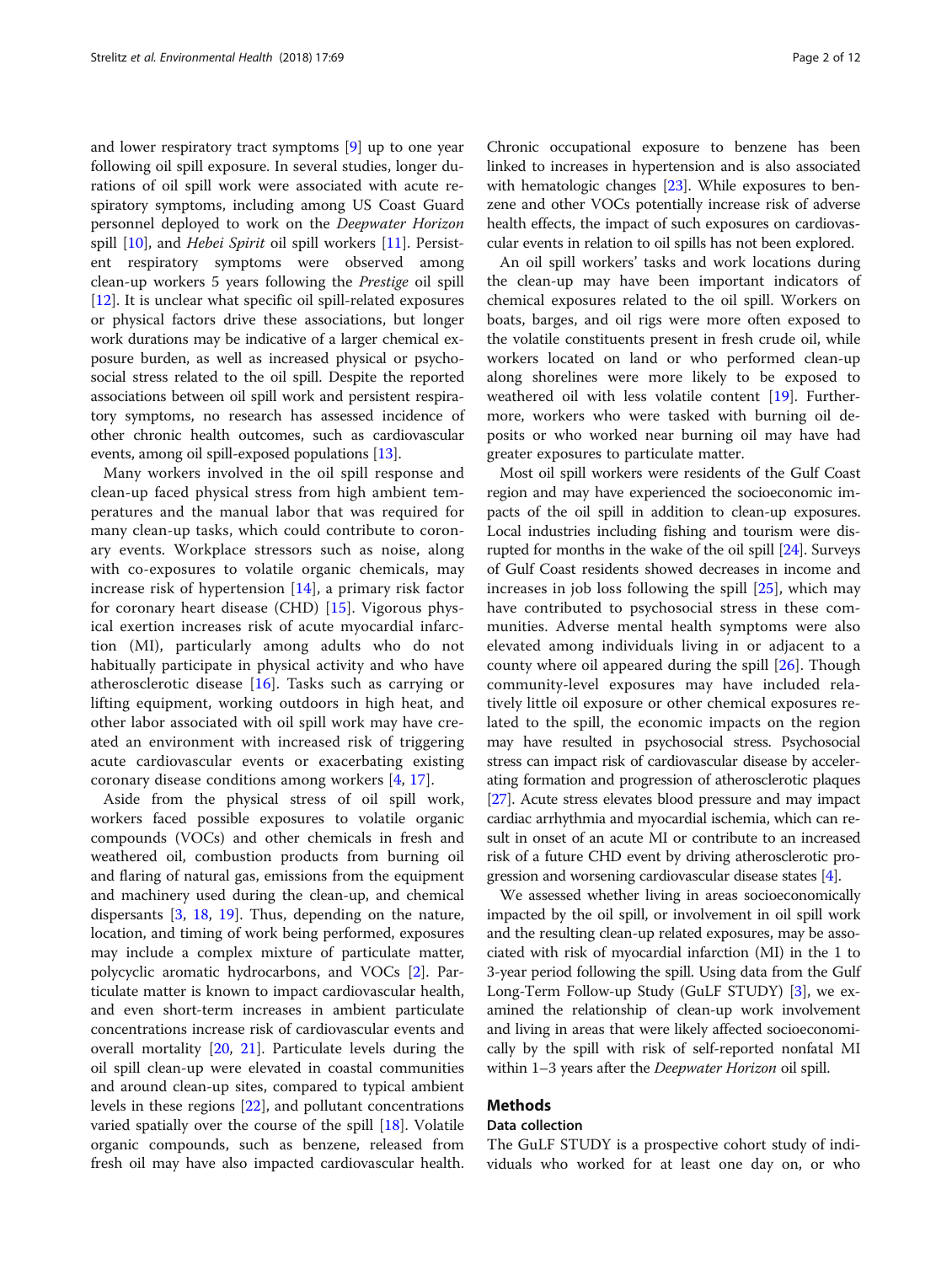trained for but did not work on, the response and clean-up of the 2010 Deepwater Horizon oil spill. Participants in the study include individuals who completed mandatory oil spill safety training in order to take part in the oil spill response and clean-up as well as government workers and oil professionals. Details of the study design and participant enrollment have been described previously [\[3](#page-11-0)].

Recruitment for the GuLF STUDY began in March 2011, 11 months after the start of the oil spill, and continued through May 2013. Eligible participants were at least 21 years old and lived in the United States (US) at the time of enrollment. From a list of 62,803 presumably unique names with sufficient contact information, a total of 32,608 participants were enrolled into the study. Of these, we excluded 999 individuals who completed a Vietnamese language abbreviated version of the questionnaire which did not collect complete information on oil spill clean-up jobs, leaving 31,609 participants for this analysis.

During the enrollment telephone interview, conducted in English or Spanish, participants were asked to provide demographic and lifestyle information, details about tasks they performed during the oil spill response and clean-up, and information on their personal health history, including any diagnoses of MI. If the participant reported ever having an MI, they were asked the month and year of their first diagnosis. If they could not recall the month and year, they were asked their age at diagnosis. We excluded 495 study participants (366 clean-up workers, 129 non-workers) who reported an MI occurring prior to the oil spill, and 5 participants who reported an MI with unknown timing, resulting in a final sample size of 31,109.

Information on oil spill clean-up activities was assessed retrospectively during the enrollment telephone interview, 1–3 years after the spill. Participants were asked their home residence location, work locations during the oil spill response and clean-up, dates of oil spill work, and detailed information on their tasks, and contact with oil, dispersants and other chemicals during the oil spill. The study protocol was approved by the Institutional Review Board (IRB) of the National Institute of Environmental Health Sciences and this analysis was approved by the IRB at the University of North Carolina at Chapel Hill.

#### Defining outcomes, exposures, and covariates

The outcome of interest was any incident self-reported diagnosis of a first nonfatal MI. MI considered in this analysis were those occurring after an individual began clean-up work, or, for non-workers, from the start of the oil spill on April 20, 2010 until the enrollment interview. Therefore, the risk period for an incident MI was the three-year period following the start of the oil spill.

In this analysis we evaluated the complex and varied exposures that workers faced during the oil spill. This included participation in clean-up work and duration of clean-up work, clean-up tasks, heat stress, and exposures to crude oil and burning oil during the clean-up work. To consider the impact of community level stress resulting from the spill, we assessed associations with living in, or adjacent to, a county or parish with coastline oiled during the spill. We considered both coastal and adjacent counties because these areas were most likely to have been impacted socioeconomically by the oil spill. Living in, or adjacent to, a county oiled during the spill was also a predictor of post-spill adverse mental health outcomes [\[26](#page-11-0)].

The exposures of interest in this analysis were defined as participation in clean-up work (yes, no); duration of oil spill clean-up work (categorized based on the distribution of work duration as 1–30 days, 31–90 days, 91–180 days, > 180 days); highest exposure clean-up job (response, operations support work, clean-up on the water, clean-up on land, decontamination, administrative support – classified hierarchically (highest to lowest) by likely level of exposure to total hydrocarbons as an indicator of exposure to oil spill chemicals [[19](#page-11-0)]); maximum overall total hydrocarbon (THC) exposure during oil spill work (< 0.30 ppm, 0.30–0.99 ppm, 1.00–2.99 ppm, ≥3.00 ppm) as estimated from a job exposure matrix [[3,](#page-11-0) [19\]](#page-11-0) as described below; potential work exposure to burning crude oil (yes, no), which was derived from work task and location information; ever having had to stop clean-up work activities due to heat (yes, no); and residential proximity to the oil spill ("direct or indirect proximity": resident of a county or parish that had coastline oiled from the spill or was adjacent to a county with oiled coastline; "away from the spill": elsewhere in the Gulf states or broader US). All exposure data were self-reported or were derived from self-reported information, aside from maximum THC exposure estimates which also incorporated information on hydrocarbon concentrations from personal exposure monitors.

A job exposure matrix was used to assign workers to maximum total hydrocarbon (THC) exposure categories based on their highest exposure task during the clean-up. The job exposure matrix (JEM) was created using data from personal exposure monitor measurements of VOCs, including THC, collected during the oil spill response and clean-up. Exposure ranges were determined and ordinal estimates for level of THC exposure were assigned to exposure groups defined by vessel or vessel type (for clean-up work on the water), job type and task, and time period of clean-up work and ultimately linked to data from participant questionnaires to estimate individual exposure levels. Levels of exposure to THC served as a proxy for oil spill chemical exposure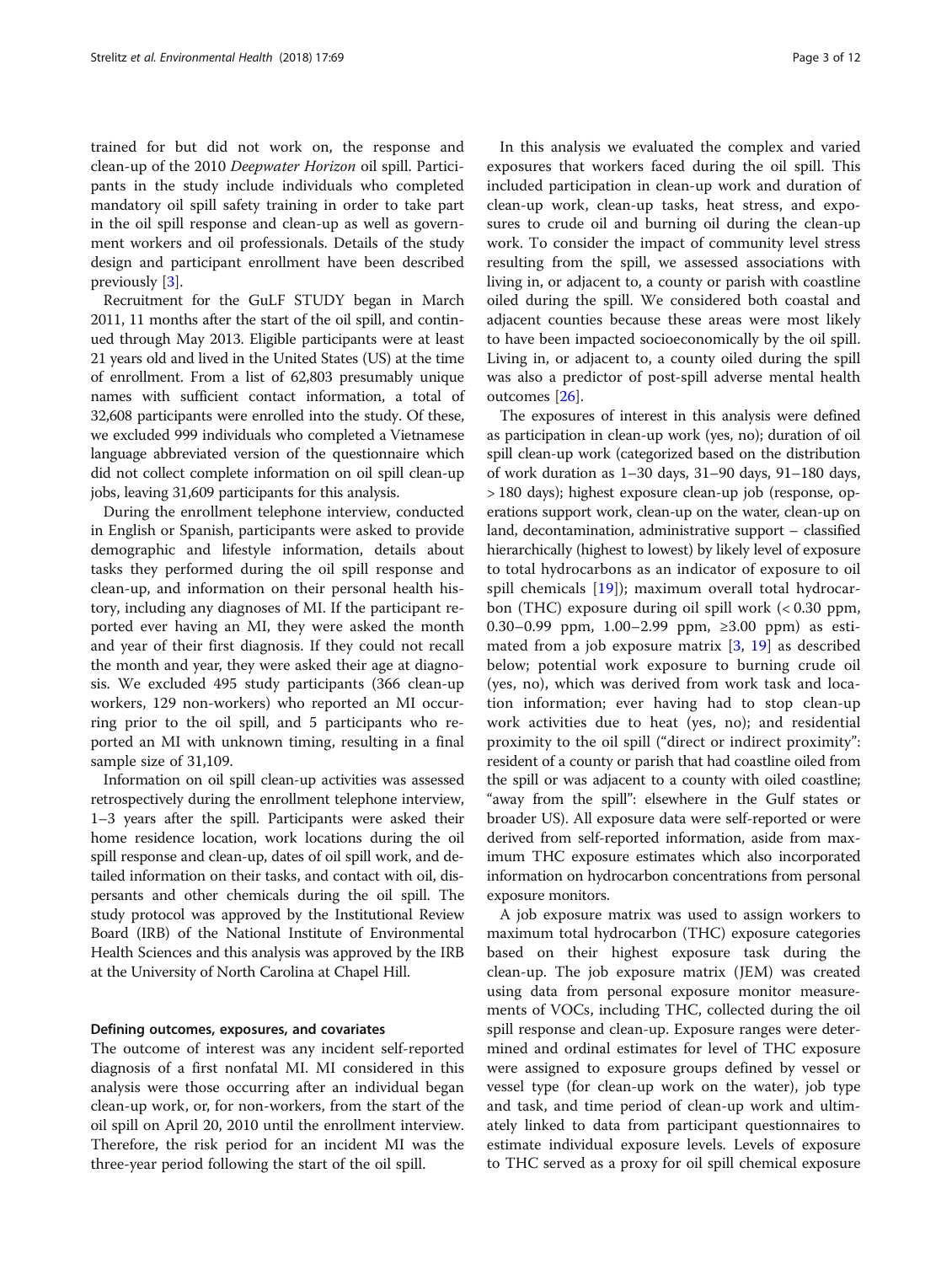and was assigned to each self-reported work task using the JEM. Most participants reported multiple work tasks during clean-up, with some reported during the same time period. For this analysis, workers were characterized by their maximum overall THC exposure across all self-reported jobs/tasks [\[19\]](#page-11-0).

Information on other covariates including age, gender, ethnicity, cigarette smoking, height and weight, income, and education were ascertained via self-report during the enrollment telephone interview.

#### Estimating risk of heart attack

We used log binomial regression to estimate risk ratios (RR) for the association of each exposure with nonfatal MI, with separate models for each association of interest. Analyses focused on worker/non-worker status and residential proximity to the oil spill included the full cohort, while analyses of specific clean-up work characteristics (work duration, job type, THC exposure, burning oil exposure, heat exposure) were among workers only, using workers with the lowest exposure or no exposure as the referent group. Each regression model adjusted for age at enrollment (20–29, 30–39, 40–49, 50–59, 60–64, ≥65 years), gender (male, female), cigarette smoking (current, former, never), body mass index (BMI) (< 25, 25–29.9, ≥30 kg/m<sup>2</sup>), maximum education attainment (less than high school, high school diploma/GED, some college/2-year degree, 4+ year college graduate) and residential proximity to the oil spill (direct/indirect, away from the spill). We were unable to control for finer categories of smoking than current/former/never because there was a substantial amount of missing data for pack-years of smoking among former smokers. When modeling associations with residential proximity to the oil spill, stopping work due to heat, highest exposure job, and working near burning oil, we controlled for clean-up work duration in addition to the other confounders.

We evaluated the impact of heat stress on MI in several ways. We compared those who reported ever having to stop clean-up work due to heat to those who did not report this. We also carried out sensitivity analyses in which we adjusted for this measure of potential heat stress in the other exposure models to determine if adjusting for heat stress changed any associations with nonfatal MI. To differentiate potentially more acute heat stress-related MI events from any longer-term impacts of exposures on MI risk, we compared associations with nonfatal MI in two time periods - the active clean-up period up beginning April 20, 2010 until the end of 2010, and 2011 through the end of follow-up. Most clean-up activities had ceased by the end of 2010 and subsequent MI events were unlikely to be acutely due to clean-up-related heat stress.

## Effect measure modification

We assessed the presence of effect measure modification by smoking or residential proximity to the oil spill, using stratified analyses and product terms. Since smoking is a strong risk factor for MI, associations between oil spill exposures and MI could be more apparent among nonsmokers or there could be synergistic effects between smoking and oil spill chemicals. We considered residential proximity to the oil spill as a potential effect measure modifier to evaluate the possibility of a synergistic effect among clean-up workers living in areas affected by the spill, who may have experienced socioeconomic stress related to the oil spill in addition to chemical/ physical oil spill-related exposures. Smoking status was defined as current/former smoker vs. never smoker, and residential proximity to the spill remained coded as direct/indirect proximity to the spill vs. away from the spill. Estimates for the exposure/outcome relationships were generated using log binomial regression models after stratifying by the modifier. To assess effect measure modification on the multiplicative scale, a product term between the modifier and main exposure was included in each model. We tested the statistical significance of modification of the risk ratio on the multiplicative scale using the likelihood ratio test (LRT) to compare models including and not including the product term, with alpha = 0.05.

## **Results**

Among the 31,109 study participants without a previous MI, there were 192 first MI cases occurring after the start of the oil spill; 151 were among oil spill workers and occurred after they began oil spill-related work. As seen in Table [1](#page-4-0), 81% of participants were male, 57% were  $\ge$ 40 years old, 66% were white, and 24% reported having graduated from college. More than half of all study participants reported living in a county or parish proximal to the oil spill and 77% of participants worked on the oil spill response and clean-up for at least one day (workers). Among those who worked on the spill, 88% worked for over 30 days. Maximum overall estimates of THC exposure ranged from 0 ppm to 23.24 ppm (data not shown), with 14% of workers having maximum THC exposure ≥3.00 ppm during clean-up (Table [2](#page-5-0)).

Adjusted risk ratios (RR) from the regression models for each of the oil spill exposures and nonfatal MI are shown in Table [3.](#page-6-0) Among the full cohort, there were suggestive, but not statistically significant, associations for working on the oil spill response and clean-up (vs. not working on clean-up) and nonfatal MI [RR = 1.22, 95% Confidence Interval = (0.86, 1.73)], and for living in direct/indirect proximity to the oil spill (vs. away from the spill) with risk of MI  $[RR = 1.15 (0.82, 1.60)]$  after adjusting for confounders.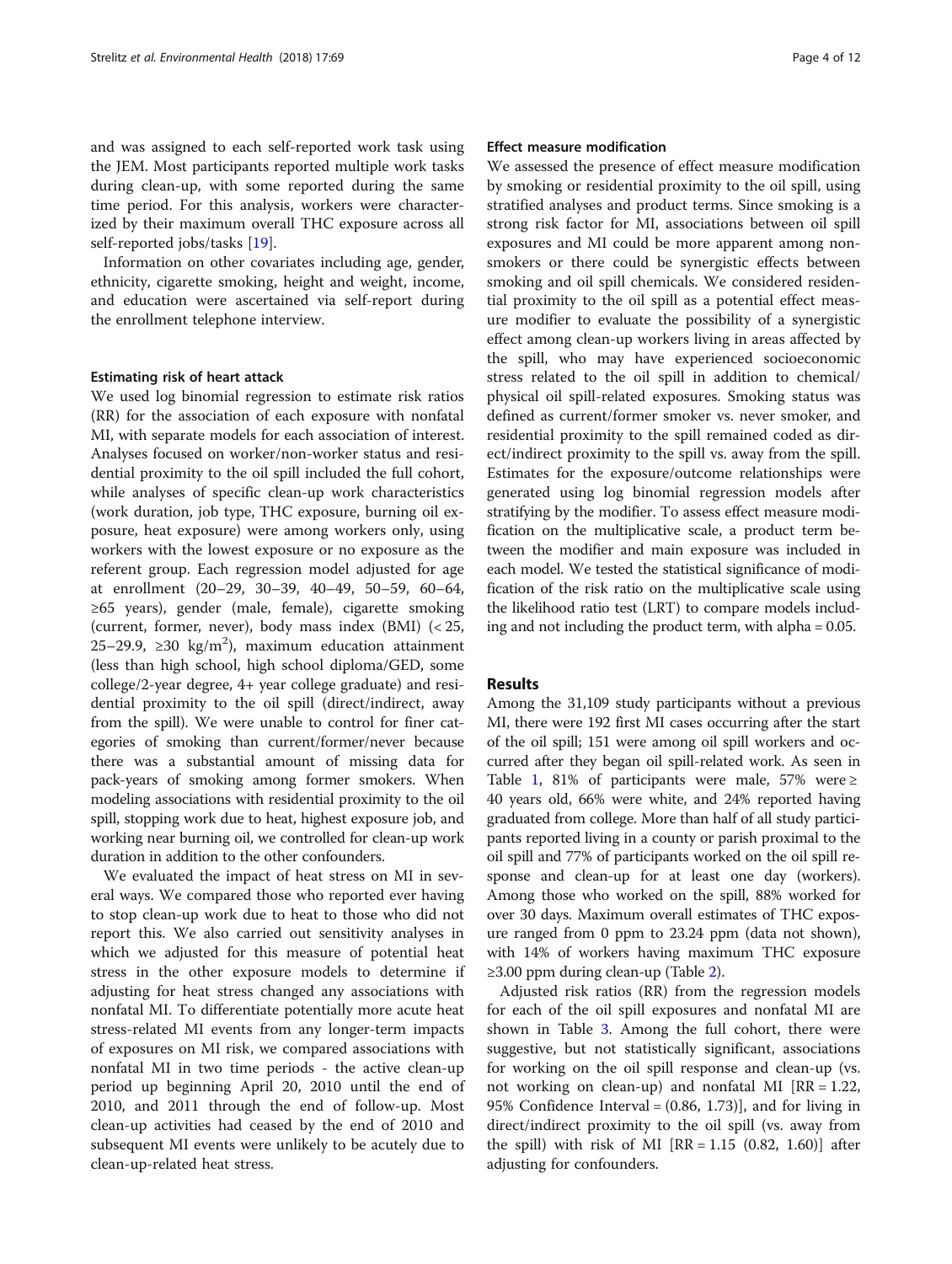<span id="page-4-0"></span>

| Table 1 Nonfatal MI by participant demographic characteristics. GuLF STUDY, 2010-2013 (N = 31,109) |  |
|----------------------------------------------------------------------------------------------------|--|
|----------------------------------------------------------------------------------------------------|--|

|                              | Nonfatal MI ( $N = 192$ ) (%) | Total N ( $N = 31,109$ ) (%) |
|------------------------------|-------------------------------|------------------------------|
| Worked on oil spill clean-up |                               |                              |
| Yes                          | 151 (78.6)                    | 23,933 (77.2)                |
| No (non-workers)             | 41 (21.4)                     | 7070 (22.8)                  |
| Missing                      |                               | 106(0.3)                     |
| Gender                       |                               |                              |
| Male                         | 182 (94.8)                    | 24,949 (80.5)                |
| Female                       | 10(5.2)                       | 6052 (19.5)                  |
| Missing                      |                               | 108(0.3)                     |
| Age category (years)         |                               |                              |
| $20 - 29$                    | 4(2.1)                        | 6214 (20.1)                  |
| $30 - 39$                    | 20 (10.4)                     | 7299 (23.6)                  |
| $40 - 49$                    | 56 (29.2)                     | 7593 (24.6)                  |
| $50 - 59$                    | 64 (14.8)                     | 6807 (22.0)                  |
| $60 - 64$                    | 19 (15.1)                     | 1746 (5.7)                   |
| $\geq 65$                    | 29 (15.1)                     | 1243 (4.0)                   |
| Missing                      |                               | 207(0.7)                     |
| Ethnicity                    |                               |                              |
| White                        | 116 (60.4)                    | 20,246 (65.7)                |
| Black                        | 49 (25.5)                     | 7349 (23.8)                  |
| Asian                        | 2(1.0)                        | 320 (1.0)                    |
| Other/multi-racial           | 25 (13.0)                     | 2921 (9.5)                   |
| Missing                      |                               | 273 (0.9)                    |
| Hispanic                     |                               |                              |
| Yes                          | 12(6.3)                       | 2078 (6.7)                   |
| No                           | 180 (93.8)                    | 28,845 (93.3)                |
| Missing                      |                               | 186 (0.6)                    |
| Education completed          |                               |                              |
| Less than high school        | 57 (29.7)                     | 4950 (16.0)                  |
| High school diploma/GED      | 64 (33.3)                     | 9257 (30.0)                  |
| Some college/2 year degree   | 54 (28.1)                     | 9228 (29.9)                  |
| 4+ year college graduate     | 17(8.9)                       | 7472 (24.2)                  |
| Missing                      |                               | 202 (0.6)                    |
| Income                       |                               |                              |
| $\leq$ \$20,000              | 75 (43.6)                     | 8102 (29.1)                  |
| \$20,001 To \$50,000         | 53 (30.8)                     | 8890 (32.0)                  |
| More Than \$50,000           | 44 (25.6)                     | 10,831 (38.9)                |
| Missing                      |                               | 3286 (10.6)                  |
| Residential location         |                               |                              |
| Direct/indirect proximity    | 140 (72.9)                    | 18,914 (61.0)                |
| Other residence              | 52 (27.1)                     | 12,089 (39.0)                |
| Missing                      |                               | 106(0.3)                     |
| Cigarette smoking            |                               |                              |
| Current                      | 62 (32.6)                     | 9237 (30.0)                  |
| Former                       | 69 (36.3)                     | 6574 (21.4)                  |
| Never                        | 59 (31.1)                     | 14,979 (48.6)                |
| Missing                      |                               | 319 (1.0)                    |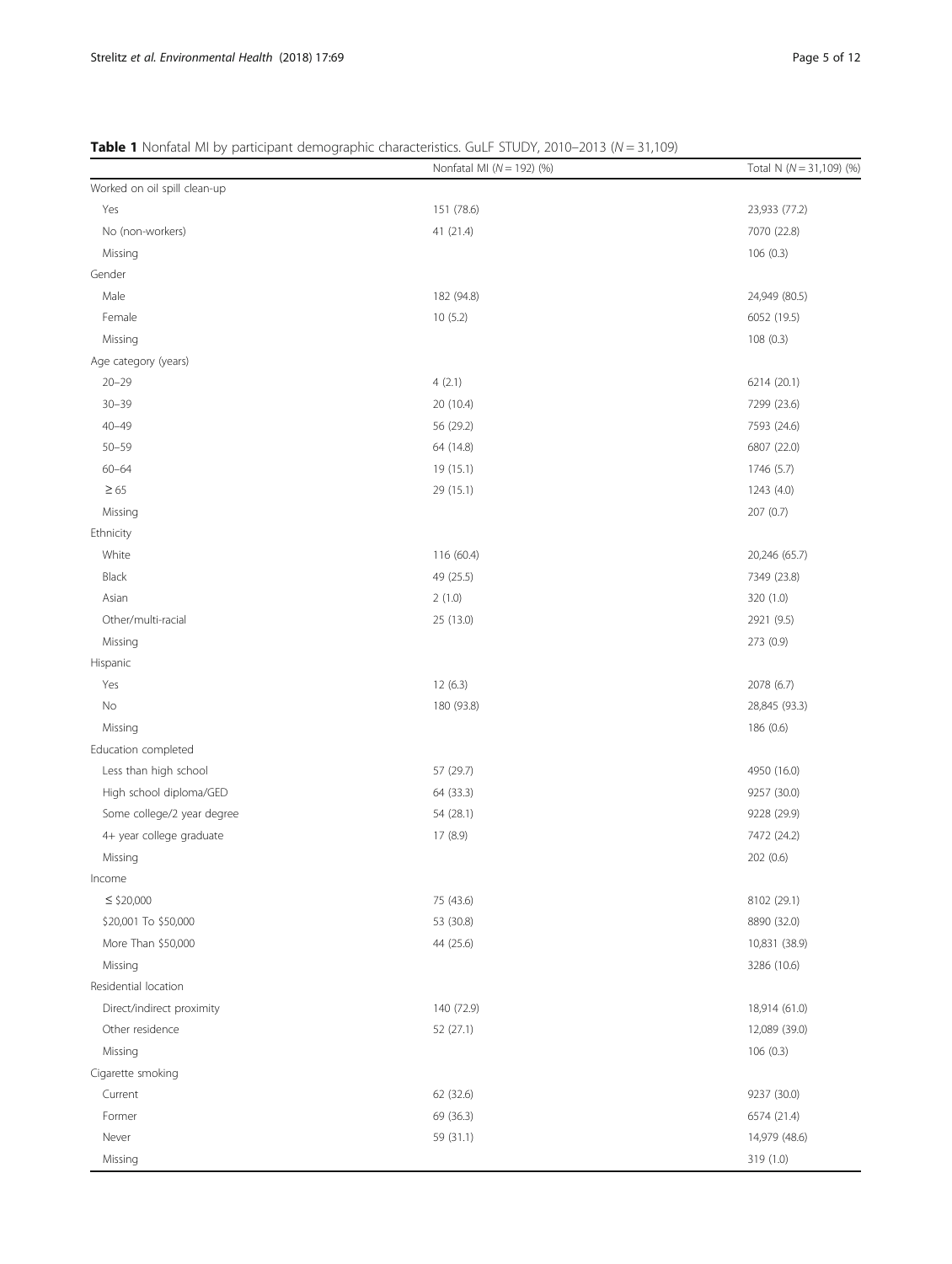|                                                    | Nonfatal MI $(N = 151)$ (%) | Total N $(N = 24,006)$ (%) |
|----------------------------------------------------|-----------------------------|----------------------------|
| Work duration                                      |                             |                            |
| $1-30$ days                                        | 11(7.3)                     | 2936 (12.3)                |
| $31 - 90$                                          | 46 (30.5)                   | 7518 (31.4)                |
| $91 - 180$                                         | 56 (37.1)                   | 8216 (34.3)                |
| >180                                               | 38 (25.2)                   | 5263 (22.0)                |
| Missing                                            |                             | 73(0.3)                    |
| Maximum exposure job                               |                             |                            |
| Response Work                                      | 20 (13.2)                   | 4387 (18.3)                |
| Operations Work                                    | 39 (25.8)                   | 4289 (17.9)                |
| Clean-up on Water                                  | 21 (13.9)                   | 3699 (15.5)                |
| Decon Work                                         | 33 (21.9)                   | 3509 (14.7)                |
| Clean-up on Land                                   | 18 (11.9)                   | 3572 (14.9)                |
| Administrative Support Work                        | 20 (13.2)                   | 4477 (18.7)                |
| Missing                                            |                             | 73 (0.3)                   |
| Potentially exposed to burning/flaring oil and gas |                             |                            |
| Yes                                                | 13(9.0)                     | 2106 (8.9)                 |
| No                                                 | 132 (91.0)                  | 21,328 (91.1)              |
| Missing or unknown                                 |                             | 572 (2.4)                  |
| Ever had to stop work due to heat                  |                             |                            |
| No                                                 | 72 (50.7)                   | 14,142 (65.8)              |
| Yes                                                | 70 (49.3)                   | 7358 (34.2)                |
| Missing                                            |                             | 2506 (10.4)                |
| Max overall THC exposure                           |                             |                            |
| $\geq$ 3.00 ppm                                    | 24 (15.9)                   | 3387 (14.2)                |
| 1.00-2.99 ppm                                      | 49 (32.5)                   | 7324 (30.6)                |
| 0.30-0.99 ppm                                      | 60 (39.7)                   | 7836 (32.8)                |
| $< 0.30$ ppm                                       | 18 (11.9)                   | 5360 (22.4)                |
| Missing                                            |                             | 99 (0.4)                   |

<span id="page-5-0"></span>**Table 2** Nonfatal MI and oil spill clean-up characteristics among workers. GuLF STUDY, 2010–2013 ( $n = 24,006$ )

Among oil spill workers, work duration > 180 days (vs. 1–30 days) was associated with increased risk of nonfatal MI  $[RR = 2.05 (1.05, 4.01)],$  although the suggestive exposure-response trend across category of work duration was not statistically significant ( $p$ -value for linear trend test  $= 0.20$ ). There was a positive association between ever having to stop clean-up work activities due to heat and risk of MI [RR = 1.99 (1.43, 2.78)]. There were no apparent associations with MI by job type, aside from a possible association with decontamination work  $[RR =$ 1.72 (0.96, 3.09)]. There was no association with working near burning oil [RR = 1.00 (0.56, 1.77)]. Maximum overall THC exposure ≥3.00 ppm (vs < 0.30 ppm) had a possible association with nonfatal MI  $[RR = 1.69 (0.90, 3.19)]$ , but with no evidence of an exposure-response trend.

Adjusting for stopping work due to heat did not substantively change any of the associations of interest (results not shown). In an analysis restricted to the 135

nonfatal MI (114 among workers) that occurred from January 1, 2011 through the end of the study period (Table [4](#page-7-0)), the association with working on oil spill clean-up  $[RR = 1.83 (1.13, 2.94)]$  was stronger than what was observed among first MI diagnoses across the entire study period. Other associations were generally similar to those observed for the entire study period; however the results for the later time period lacked precision due to the small number of cases in some strata (Table [4\)](#page-7-0). There were too few cases to evaluate MI risk specifically during the active clean-up period or to further stratify the risk period.

Overall, associations with clean-up work and residential proximity were more evident among never-smokers than among ever-smokers though the stratified estimates mostly had overlapping confidence intervals. Working on the oil spill appeared to be associated with MI only among never-smokers (Table [5\)](#page-8-0). Never-smokers had somewhat stronger associations of work duration with MI compared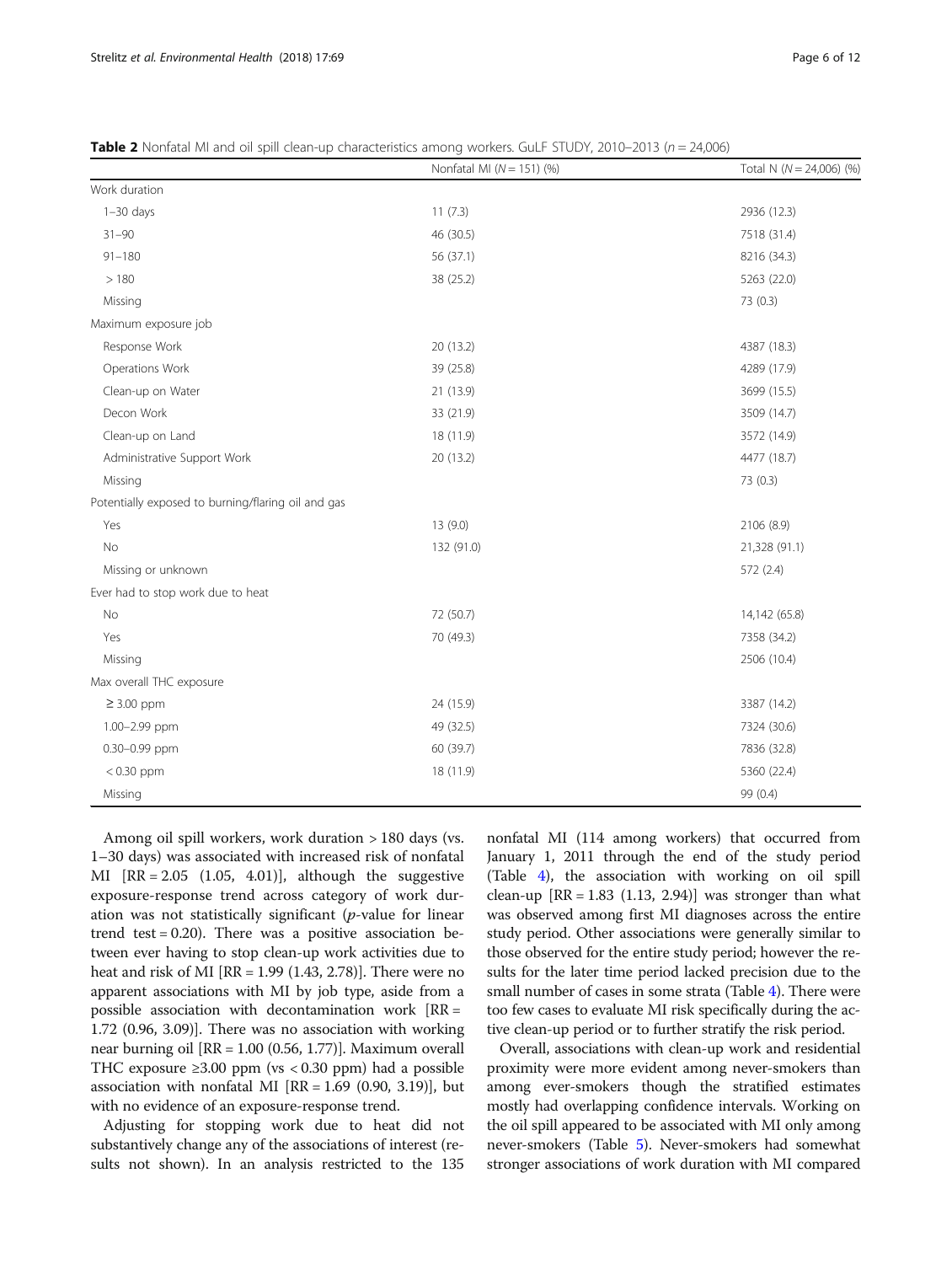|                                                 | MI cases/n <sup>a</sup> | RR <sup>b</sup> (95% CI)                 |
|-------------------------------------------------|-------------------------|------------------------------------------|
|                                                 |                         | Workers and non-workers ( $N = 31,109$ ) |
| Worked on clean-up                              |                         |                                          |
| Yes                                             | 149/23399               | 1.22 (0.86, 1.73)                        |
| No                                              | 40/6872                 | ref                                      |
| Residential proximity to oil spill <sup>c</sup> |                         |                                          |
| Direct/indirect                                 | 138/18487               | 1.15 (0.82, 1.60)                        |
| Away from the spill                             | 51/11784                | ref                                      |
|                                                 |                         | Clean-up workers only ( $n = 24,006$ )   |
| Maximum exposure job <sup>d</sup>               |                         |                                          |
| Response Work                                   | 20/4344                 | $0.71$ $(0.37, 1.35)$                    |
| Operations Work                                 | 39/4250                 | 1.24 (0.70, 2.21)                        |
| Clean-up on Water                               | 20/3650                 | $0.73$ $(0.38, 1.39)$                    |
| Decontamination Work                            | 33/3481                 | 1.72 (0.96, 3.09)                        |
| Clean-up on Land                                | 18/3532                 | $0.93$ $(0.49, 1.78)$                    |
| Administrative Support                          | 19/4392                 | ref                                      |
| Work duration                                   |                         |                                          |
| $>$ 180 days                                    | 38/5162                 | 2.05 (1.05, 4.01)                        |
| 91-180 days                                     | 56/8056                 | 1.77 (0.93, 3.37)                        |
| 31-90 days                                      | 44/7327                 | 1.63 (0.84, 3.14)                        |
| $1-30$ days                                     | 11/2854                 | ref                                      |
| Ever had to stop work due to heatd              |                         |                                          |
| Yes                                             | 70/7248                 | 1.99 (1.43, 2.78)                        |
| No                                              | 72/13912                | ref                                      |
| Worked near burning oil <sup>d</sup>            |                         |                                          |
| Yes                                             | 13/2072                 | $1.00$ (0.56, 1.77)                      |
| No.                                             | 136/21327               | ref                                      |
| Maximum overall THC exposure                    |                         |                                          |
| $\geq$ 3.00 ppm                                 | 24/3323                 | 1.69 (0.90, 3.19)                        |
| 1.00-2.99 ppm                                   | 49/7183                 | 1.26 (0.71, 2.21)                        |
| 0.30-0.99 ppm                                   | 59/7675                 | 1.81 (1.05, 3.14)                        |
| $< 0.30$ ppm                                    | 17/5192                 | ref                                      |

<span id="page-6-0"></span>Table 3 Associations between oil spill exposures and first

Residential proximity to the spill is defined as living in or adjacent to a county or parish with coastline that was oiled during the spill

<sup>a</sup>Total number of observations included in the adjusted model

<sup>b</sup>Risk ratios (RR) adjusting for age, gender, BMI, education, residential proximity to the oil spill, and smoking

<sup>c</sup>Models adjust for duration of clean-up work in addition to the confounders age, gender, BMI, education, and smoking

dModels adjust for duration of clean-up work in addition to the confounders age, gender, BMI, education, smoking and residential proximity to the oil spill

to the associations among smokers, although there was no evidence of an exposure-response trend. The LRT statistic showed that the product term improved fit for models of job type and maximum THC exposure.

There did not appear to be much heterogeneity of the observed associations after stratifying by residential proximity to the oil spill, although some risk estimates were qualitatively stronger among those living in proximity to the spill (Table [6](#page-9-0)). For example, the association for stopping work due to heat and MI was significant among those living in proximity to the spill but was somewhat weaker in magnitude, and less precise, among those living further away [2.10 (1.42, 3.10) and 1.53 (0.80, 2.95), respectively]. Those living in proximity to the spill had a somewhat stronger association for maximum overall THC exposure ≥3.00 ppm with MI compared to workers living further away from the spill [1.99 (0.88, 4.51) and 1.27 (0.47, 3.38), respectively]. The LRT statistics showed that including a product term for home proximity to the spill did not improve fit for any of these models (*p*-values all  $> 0.05$ ), indicating no modification of the risk ratio on the multiplicative scale.

## **Discussion**

Among oil spill workers, we observed positive associations between duration of clean-up work and heat stress with self-reported MI occurring up to 1–3 years after the oil spill, and suggestive but not statistically significant associations for maximum THC exposure and decontamination work. Individuals living in proximity to the oil spill had a small, non-significantly increased risk of nonfatal MI compared to individuals living further away. The other observed associations were generally modest in magnitude and had wide confidence intervals, and conclusions should reflect the uncertainty in the observed estimates.

The positive associations between duration of clean-up work with MI, and suggestive associations between maximum THC exposure and decontamination work with MI, may be driven by chemical exposures during the oil spill response and clean-up or by other stressors related to the spill. Participants with longer work duration or tasks with more contact with fresh oil likely had higher exposures to crude oil and related exposures to volatile organic compounds, polycyclic aromatic hydrocarbons and particulate matter. Short-term increases in ambient-level particulate matter exposures increase risk of acute MI in the general population [\[20](#page-11-0)], and ambient exposure to volatile organic compounds is also associated with increased risk of heart disease [[23,](#page-11-0) [28](#page-11-0)]. Exposures to oil-related chemicals during clean-up work may have had acute as well as longer-term impacts on incidence of MI. We did not see any association between potential work exposures to burning oil (a source of exposure to particulate matter and other combustion products) and MI, which may be due to the relatively low number of participants with exposure to burning or imprecision in the exposure measure. Workers were categorized as exposed to burning oil based on their job tasks and work locations; misclassification may have reduced our ability to detect associations with MI. It is also possible that the magnitude or duration of exposure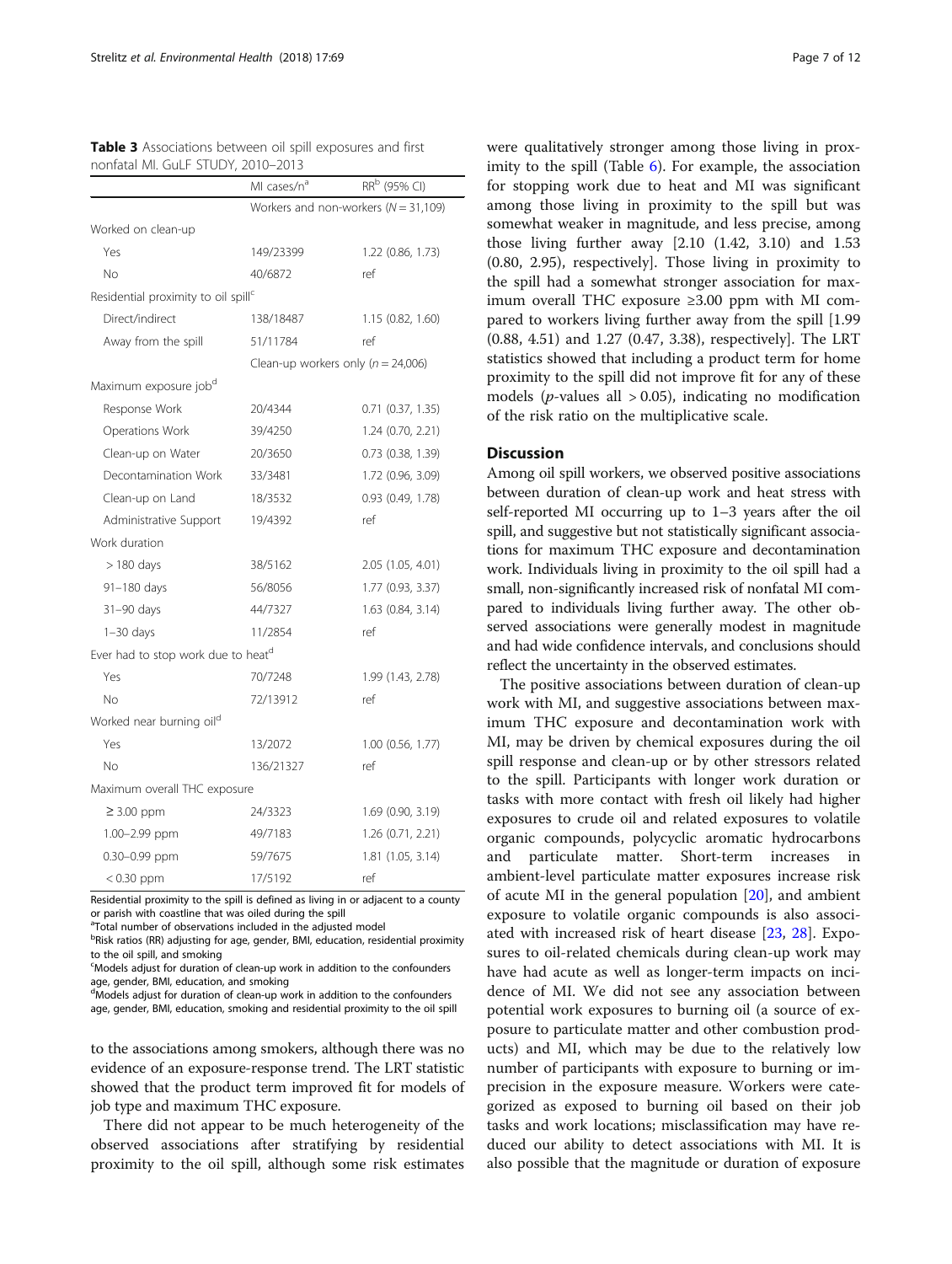|                                                 | MI cases/ total N <sup>a</sup>                            | RR <sup>b</sup> (95% CI) |
|-------------------------------------------------|-----------------------------------------------------------|--------------------------|
|                                                 | Among workers and non-workers ( $N = 30,946$ ; 135 cases) |                          |
| Worked on clean-up                              |                                                           |                          |
| Yes                                             | 112/23362                                                 | 1.83 (1.13, 2.94)        |
| <b>No</b>                                       | 20/6852                                                   | ref                      |
| Residential proximity to oil spill <sup>c</sup> |                                                           |                          |
| Direct/indirect                                 | 95/18444                                                  | 1.17 (0.79, 1.74)        |
| Away from the spill                             | 37/11770                                                  | ref                      |
|                                                 | Among clean-up workers only ( $n = 23,896$ ; 114 cases)   |                          |
| Maximum exposure job <sup>d</sup>               |                                                           |                          |
| Response Work                                   | 14/4305                                                   | 0.61 (0.29, 1.27)        |
| Operations Work                                 | 25/4200                                                   | 0.97 (0.50, 1.89)        |
| Clean-up on Water                               | 17/3603                                                   | $0.76$ (0.38, 1.55)      |
| Decontamination                                 | 26/3436                                                   | 1.66 (0.87, 3.16)        |
| Clean-up on Land                                | 14/3484                                                   | $0.88$ (0.43, 1.82)      |
| Administrative Support                          | 16/4334                                                   | ref                      |
| Work duration                                   |                                                           |                          |
| $> 180$ days                                    | 33/5157                                                   | 1.99 (0.98, 4.04)        |
| 91-180 days                                     | 38/8038                                                   | 1.35 (0.67, 2.70)        |
| 31-90 days                                      | 31/7314                                                   | 1.27 (0.63, 2.59)        |
| $1-30$ days                                     | 10/2853                                                   | ref                      |
| Ever had to stop work due to heat <sup>d</sup>  |                                                           |                          |
| Yes                                             | 51/7201                                                   | 1.85 (1.25, 2.73)        |
| <b>No</b>                                       | 55/13827                                                  | ref                      |
| Worked near burning oil <sup>d</sup>            |                                                           |                          |
| Yes                                             | 9/2068                                                    | 0.93 (0.47, 1.84)        |
| No                                              | 103/21294                                                 | ref                      |
| Maximum overall THC exposure                    |                                                           |                          |
| $\geq$ 3.00 ppm                                 | 16/3315                                                   | 1.34 (0.65, 2.76)        |
| 1.00-2.99 ppm                                   | 35/7169                                                   | 1.05 (0.56, 1.96)        |
| 0.30-0.99 ppm                                   | 46/7662                                                   | 1.65 (0.91, 2.99)        |
| $< 0.30$ ppm                                    | 15/5190                                                   | ref                      |

<span id="page-7-0"></span>

|  |  | Table 4 Associations of oil spill exposure characteristics and nonfatal MI occurring after December 31st 2010. GuLF STUDY 2010–2013 |
|--|--|-------------------------------------------------------------------------------------------------------------------------------------|
|  |  |                                                                                                                                     |

<sup>a</sup>Number of observations included in the fully adjusted model, by exposure status

<sup>b</sup>Risk ratios (RR) adjusting for age, gender, BMI, education, smoking and residential proximity to the oil spill

c Models adjust for duration of clean-up work in addition to the confounders age, gender, BMI, education, and smoking

<sup>d</sup>Models adjust for duration of clean-up work in addition to the confounders age, gender, BMI, education, smoking and residential proximity to the oil spill

to burning oil was not sufficient to produce an effect observable in this study.

The suggestive association between living in proximity to the oil spill and nonfatal MI may be driven by psychosocial stress caused by the spill, pollutant exposures, or other spill-related environmental factors, although the precision of the observed associations suggests that these could be chance findings. Individuals living in counties impacted by the oil spill were more likely to face economic and social hardships in the aftermath of the spill [[25](#page-11-0)]. Furthermore, living in or adjacent to a county exposed to oil was associated with adverse

mental health symptoms following the oil spill [\[26](#page-11-0)]. Psychosocial stress and anxiety contribute to hypertension [\[29](#page-11-0)] and other cardiovascular risk factors, and thereby may have increased risk of an acute MI or contributed to chronic development of CHD [\[30](#page-11-0)].

We evaluated differences in self-reported health characteristics between those living in proximity to the spill and those who live further away. Those living in proximity to the spill had a higher prevalence of self-reported fair or poor health (23.8% vs 11.6%) and higher prevalence of self-reported worse health compared to prior to the spill (36% vs 20.2%) at the time of the GuLF STUDY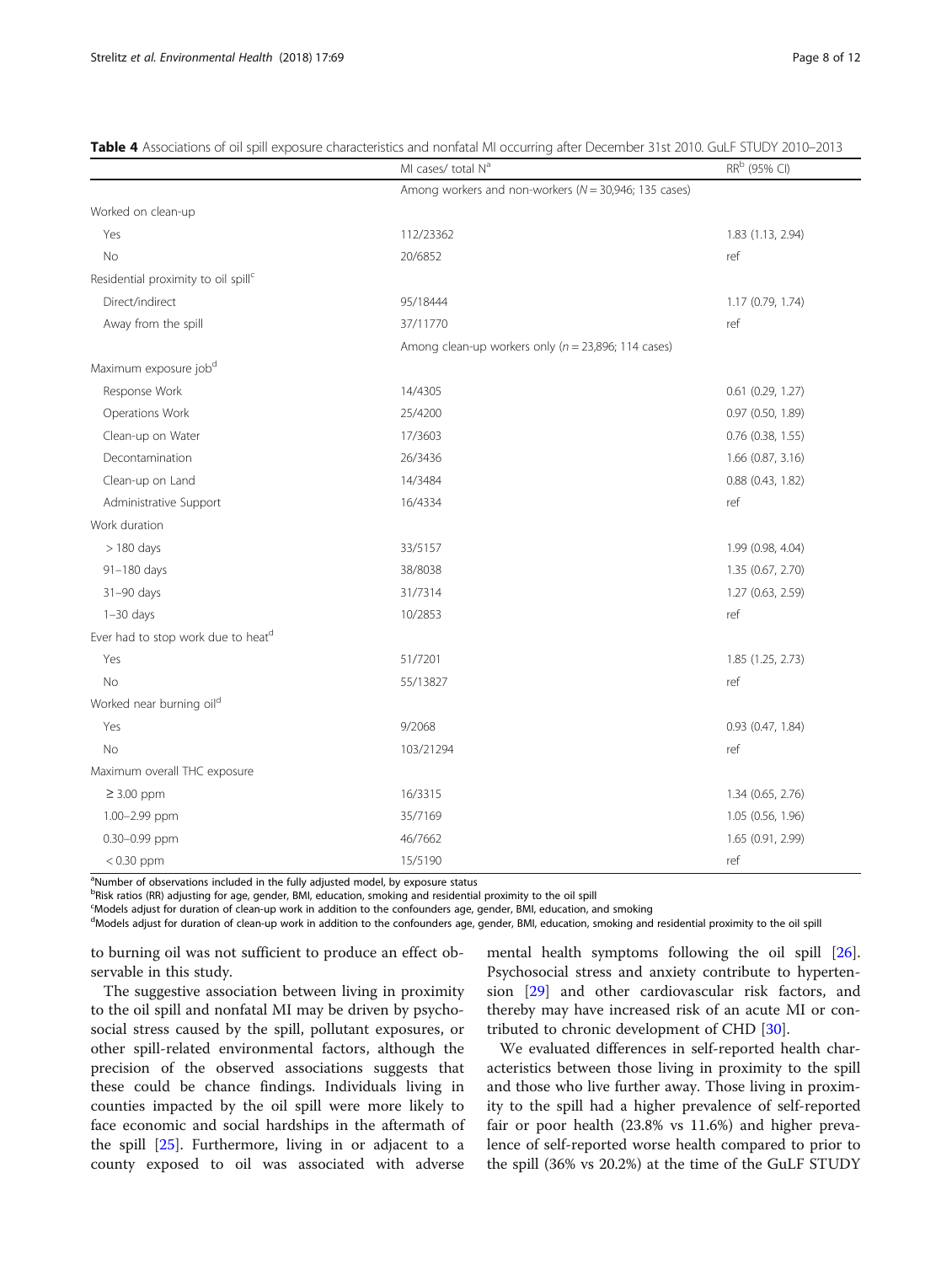|                                                 | MI cases/n <sup>a</sup>      | RR <sup>b</sup> (95% CI)                                                    | MI cases/n <sup>a</sup>       | RR <sup>b</sup> (95% CI) | LRT <sup>e</sup> P-value |
|-------------------------------------------------|------------------------------|-----------------------------------------------------------------------------|-------------------------------|--------------------------|--------------------------|
|                                                 |                              | Among workers and non-workers without prevalent MI ( $N = 31,109$ )         |                               |                          |                          |
|                                                 | Ever smoker ( $n = 15,861$ ) |                                                                             | Never smoker ( $n = 15,016$ ) |                          |                          |
| Worked on clean-up                              |                              |                                                                             |                               |                          |                          |
| Yes                                             | 100/12043                    | 0.99(0.67, 1.47)                                                            | 52/11359                      | 1.98 (0.98, 4.03)        | 0.11                     |
| No                                              | 33/3533                      | ref                                                                         | 9/3341                        | ref                      |                          |
| Residential proximity to oil spill <sup>c</sup> |                              |                                                                             |                               |                          |                          |
| Direct/indirect                                 | 97/10377                     | 0.99(0.67, 1.48)                                                            | 45/8114                       | 1.52 (0.84, 2.76)        | 0.26                     |
| Away from the spill                             | 36/5199                      | ref                                                                         | 16/6586                       | ref                      |                          |
|                                                 |                              | Among clean-up workers and responders without prevalent MI ( $n = 24,009$ ) |                               |                          |                          |
|                                                 | Ever smoker ( $n = 12,510$ ) |                                                                             | Never smoker ( $n = 11,701$ ) |                          |                          |
| Maximum exposure job <sup>d</sup>               |                              |                                                                             |                               |                          |                          |
| Response Work                                   | 14/2338                      | $0.66$ $(0.30, 1.45)$                                                       | 7/1974                        | $0.80$ $(0.28, 2.25)$    | < 0.01                   |
| Operations Work                                 | 30/2471                      | 1.21 (0.60, 2.44)                                                           | 10/1744                       | 1.11 (0.42, 2.93)        |                          |
| Clean-up on Water                               | 11./1955                     | $0.53$ $(0.23, 1.22)$                                                       | 9/1651                        | 1.02 (0.38, 2.75)        |                          |
| Decontamination                                 | 26/1856                      | 1.74 (0.86, 3.51)                                                           | 7/1587                        | 1.20 (0.43, 3.39)        |                          |
| Clean-up on Land                                | 7/1764                       | $0.47$ $(0.18, 1.20)$                                                       | 11/1724                       | 1.89 (0.75, 4.72)        |                          |
| Administrative Support                          | 12/1659                      | ref                                                                         | 8/2679                        | ref                      |                          |
| Work duration                                   |                              |                                                                             |                               |                          |                          |
| $>$ 180 days                                    | 24/2699                      | 1.53 (0.71, 3.30)                                                           | 14/2463                       | 2.90 (0.83, 10.09)       | 0.21                     |
| 91-180 days                                     | 37/4306                      | 1.37 (0.66, 2.83)                                                           | 20/3751                       | 2.54 (0.76, 8.55)        |                          |
| 31-90 days                                      | 30/3647                      | 1.34 (0.64, 2.80)                                                           | 15/3681                       | 2.16 (0.63, 7.43)        |                          |
| $1-30$ days                                     | 9/1391                       | ref                                                                         | 3/1464                        | ref                      |                          |
| Ever had to stop work due to heatd              |                              |                                                                             |                               |                          |                          |
| Yes                                             | 53/4125                      | 2.39 (1.58, 3.60)                                                           | 18/3096                       | 1.23 (0.68, 2.24)        | 0.07                     |
| No                                              | 42/7048                      | ref                                                                         | 30/6796                       | ref                      |                          |
| Worked near burning oil <sup>d</sup>            |                              |                                                                             |                               |                          |                          |
| Yes                                             | 10/1104                      | 1.11 (0.57, 2.14)                                                           | 4/969                         | $0.98$ $(0.35, 2.74)$    | 0.31                     |
| No                                              | 90/10939                     | ref                                                                         | 48/10390                      | ref                      |                          |
| Maximum overall THC exposure                    |                              |                                                                             |                               |                          |                          |
| $\geq$ 3.00 ppm                                 | 19/1822                      | 1.67 (0.79, 3.55)                                                           | 6/1502                        | 1.43 (0.47, 4.34)        | 0.05                     |
| 1.00-2.99 ppm                                   | 34/4073                      | 1.13 (0.56, 2.26)                                                           | 16/3111                       | 1.32 (0.53, 3.32)        |                          |
| 0.30-0.99 ppm                                   | 36/4061                      | 1.43 (0.73, 2.83)                                                           | 23/3614                       | 2.29 (0.97, 5.39)        |                          |
| $< 0.30$ ppm                                    | 11/2071                      | ref                                                                         | 7/3122                        | ref                      |                          |

<span id="page-8-0"></span>Table 5 Modification of the associations between oil spill exposures and nonfatal MI among workers and non-workers by smoking status. Gul F STUDY, 2010-2013

<sup>a</sup>Number of observations included in the fully adjusted model, by exposure status

<sup>b</sup>Risk ratios (RR) adjusting for age, gender, BMI, education, and residential proximity to the oil spill

c Models adjust for duration of clean-up work in addition to the confounders age, gender, BMI, and education

<sup>d</sup>Models adjust for duration of clean-up work in addition to the confounders age, gender, BMI, education, and residential proximity to the oil spill

<sup>e</sup>LRT Likelihood Ratio Test. The LRT was used to assess statistical significance of an interaction term between the modifier variable and the main exposure variable  $*A$ lpha = 0.05

enrollment interview. The prevalence of self-reported hypertension prior to the oil spill was also slightly higher among those living in proximity to the spill compared to those living further away (18.7% vs 14.9%). These differences indicate poorer health among those living in proximity to the spill, and may contribute to a higher risk of MI in this group.

The present study included nonfatal MI cases occurring up to 1–3 years after the oil spill. Separate analyses for MI diagnoses reported as occurring after the active clean-up period sought to rule out the possible role of heat stress or other acute exposures on the overall results. Results restricted to the 135 events occurring on or after January 1, 2011 generally showed similar trends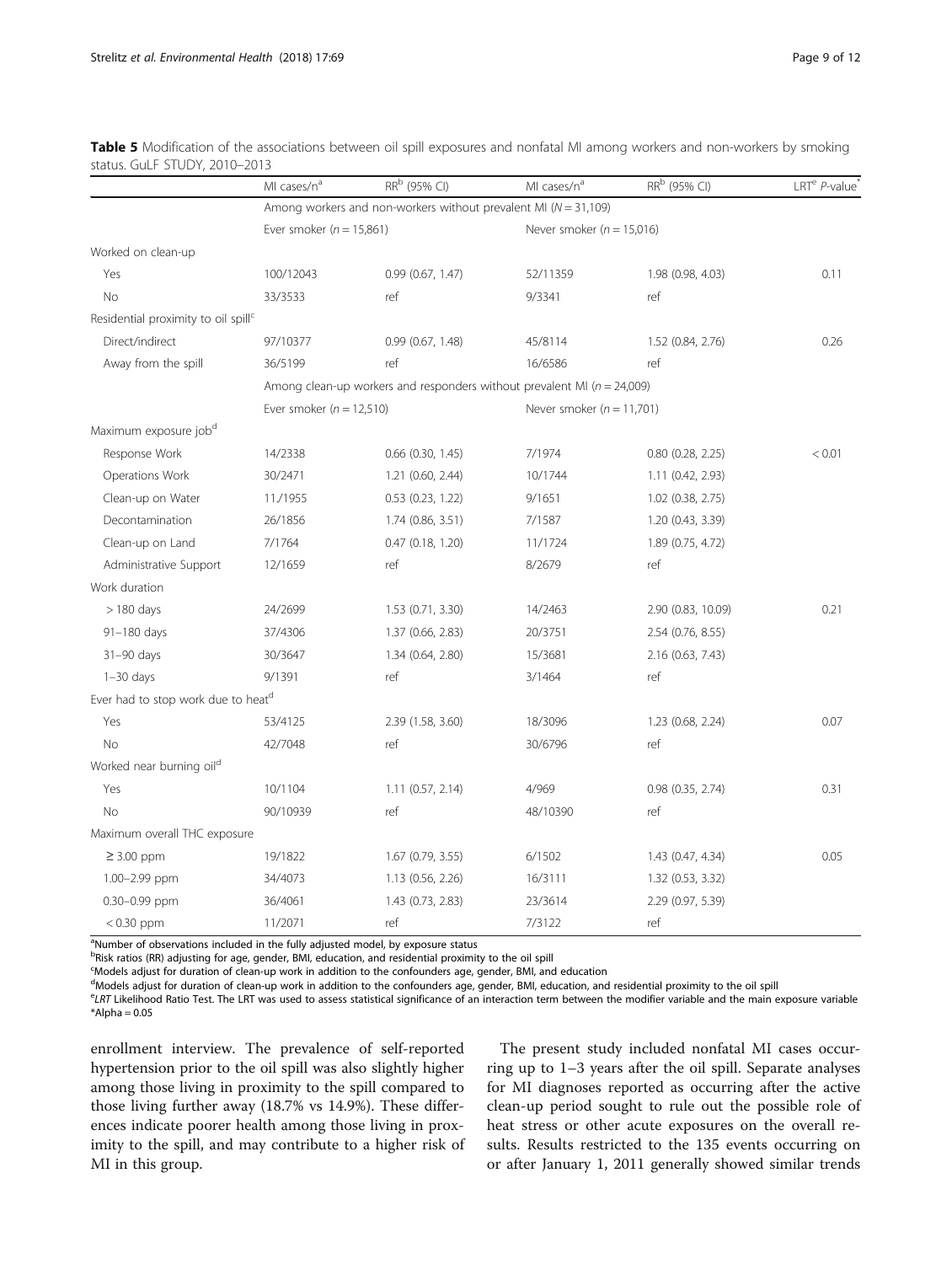|                                                | MI cases/ total n <sup>a</sup>             | RR <sup>b</sup> (95% CI)                                    | MI cases/ total n <sup>a</sup>   | RR <sup>b</sup> (95% CI)           | LRT <sup>e</sup> P-value |  |
|------------------------------------------------|--------------------------------------------|-------------------------------------------------------------|----------------------------------|------------------------------------|--------------------------|--|
|                                                |                                            | Among workers and non-workers ( $N = 31,109$ )              |                                  |                                    |                          |  |
|                                                | Direct/indirect proximity ( $n = 18,984$ ) |                                                             |                                  | Away from the spill $(n = 12,125)$ |                          |  |
| Worked on clean-up                             |                                            |                                                             |                                  |                                    |                          |  |
| Yes                                            | 106/13801                                  | 1.16 (0.79, 1.70)                                           | 43/9598                          | 1.32 (0.62, 2.81)                  | 0.81                     |  |
| No                                             | 32/4686                                    | ref                                                         | 8/2186                           | ref                                |                          |  |
|                                                |                                            | Among clean-up workers and responders only ( $n = 24,375$ ) |                                  |                                    |                          |  |
|                                                | Direct/indirect proximity ( $n = 14,140$ ) |                                                             | Away from the spill $(n = 9866)$ |                                    |                          |  |
| Maximum exposure job <sup>c</sup>              |                                            |                                                             |                                  |                                    |                          |  |
| Response Work                                  | 15/2439                                    | $0.83$ $(0.37, 1.87)$                                       | 5/1872                           | 0.58(0.20, 1.66)                   | 0.31                     |  |
| Operations Work                                | 29/2836                                    | 1.35 (0.65, 2.80)                                           | 10/1378                          | 1.06 (0.42, 2.68)                  |                          |  |
| Clean-up on Water                              | 17/2400                                    | $0.82$ (0.40, 1.82)                                         | 3/1206                           | $0.46$ $(0.12, 1.68)$              |                          |  |
| Decontamination                                | 25/2366                                    | 1.88 (0.89, 3.95)                                           | 8/1077                           | 1.33 (0.50, 3.49)                  |                          |  |
| Clean-up on Land                               | 11/2128                                    | 0.87(0.37, 2.06)                                            | 7/1360                           | 1.02 (0.38, 2.71)                  |                          |  |
| Administration Support                         | 10/1633                                    | ref                                                         | 10/2705                          | ref                                |                          |  |
| Work duration <sup>d</sup>                     |                                            |                                                             |                                  |                                    |                          |  |
| $>180$ days                                    | 31/3392                                    | 1.50 (0.93, 2.40)                                           | 7/1770                           | 0.97(0.40, 2.33)                   | 0.08                     |  |
| 91-180 days                                    | 37/4866                                    | 1.10(0.71, 1.72)                                            | 20/3191                          | 1.39 (0.73, 2.65)                  |                          |  |
| $1-90$ days                                    | 40/5545                                    | ref                                                         | 17/4638                          | ref                                |                          |  |
| Ever had to stop work due to heat <sup>c</sup> |                                            |                                                             |                                  |                                    |                          |  |
| Yes                                            | 56/5116                                    | 2.10 (1.42, 3.10)                                           | 14/2104                          | 1.53 (0.80, 2.95)                  | 0.56                     |  |
| No                                             | 48/7898                                    | ref                                                         | 23/5945                          | ref                                |                          |  |
| Worked near burning oil <sup>c</sup>           |                                            |                                                             |                                  |                                    |                          |  |
| Yes                                            | 10/1094                                    | 1.26 (0.65, 2.43)                                           | 3/978                            | $0.78$ $(0.28, 2.20)$              | 0.54                     |  |
| No                                             | 96/12707                                   | ref                                                         | 40/8620                          | ref                                |                          |  |
| Maximum overall THC exposure                   |                                            |                                                             |                                  |                                    |                          |  |
| $\geq$ 3.00 ppm                                | 17/1819                                    | 1.99 (0.88, 4.51)                                           | 7/1504                           | 1.27 (0.47, 3.38)                  | 0.48                     |  |
| 1.00-2.99 ppm                                  | 40/5018                                    | 1.42 (0.68, 2.94)                                           | 9/2165                           | 0.92 (0.36, 2.38)                  |                          |  |
| 0.30-0.99 ppm                                  | 41/4800                                    | 1.92 (0.93, 3.97)                                           | 18/2875                          | 1.54 (0.68, 3.49)                  |                          |  |

<span id="page-9-0"></span>

|                  | Table 6 Modification of the associations between oil spill exposures and nonfatal MI by residential proximity to the oil spill. GuLF |  |  |  |  |  |
|------------------|--------------------------------------------------------------------------------------------------------------------------------------|--|--|--|--|--|
| STUDY, 2010-2013 |                                                                                                                                      |  |  |  |  |  |

< 0.30 ppm 8/2151 ref 9/3041 ref Residential proximity to the spill is defined as living in or adjacent to a county or parish with coastline that was oiled during the spill

<sup>a</sup>Number of observations included in the fully adjusted model, by exposure status

<sup>b</sup>Risk ratios (RR) adjusting for age, gender, BMI, education, and smoking

c Models for the associations of stopping work due to heat with MI and working near burning oil with MI adjust for duration of clean-up work in addition to the confounders age, gender, BMI, education, and smoking

<sup>d</sup>For analyses of work duration stratified by residential proximity to the spill, the variable was recoded into 3 categories (1–90 days, 91–180 days, > 180 days) due to insufficient numbers of cases in the shorter work duration categories

<sup>e</sup>LRT Likelihood Ratio Test. The LRT was used to assess statistical significance of an interaction term between the modifier variable and the main exposure variable<br>\*^lpb2=0.05  $*$ Alpha = 0.05

as our main analyses, though the association for working on clean-up and MI was stronger after the active clean-up period than for the whole study period. We were not able to further stratify the risk period due to the low number of cases. If acute stressors such as heat or physical exertion were primarily responsible for increases in nonfatal MI after the oil spill, we would have expected to see diminished associations for MI occurring after most clean-up work had ended. That some

associations were actually stronger after the active clean-up period also suggests the possibility of a healthy worker effect, where events during the active clean-up period may be under-ascertained.

Stratified analyses showed possible evidence of modification by smoking and, to a lesser extent, residential proximity to the oil spill. Some associations were stronger among never smokers than among ever smokers. This may be due to reduced ability to detect spill-related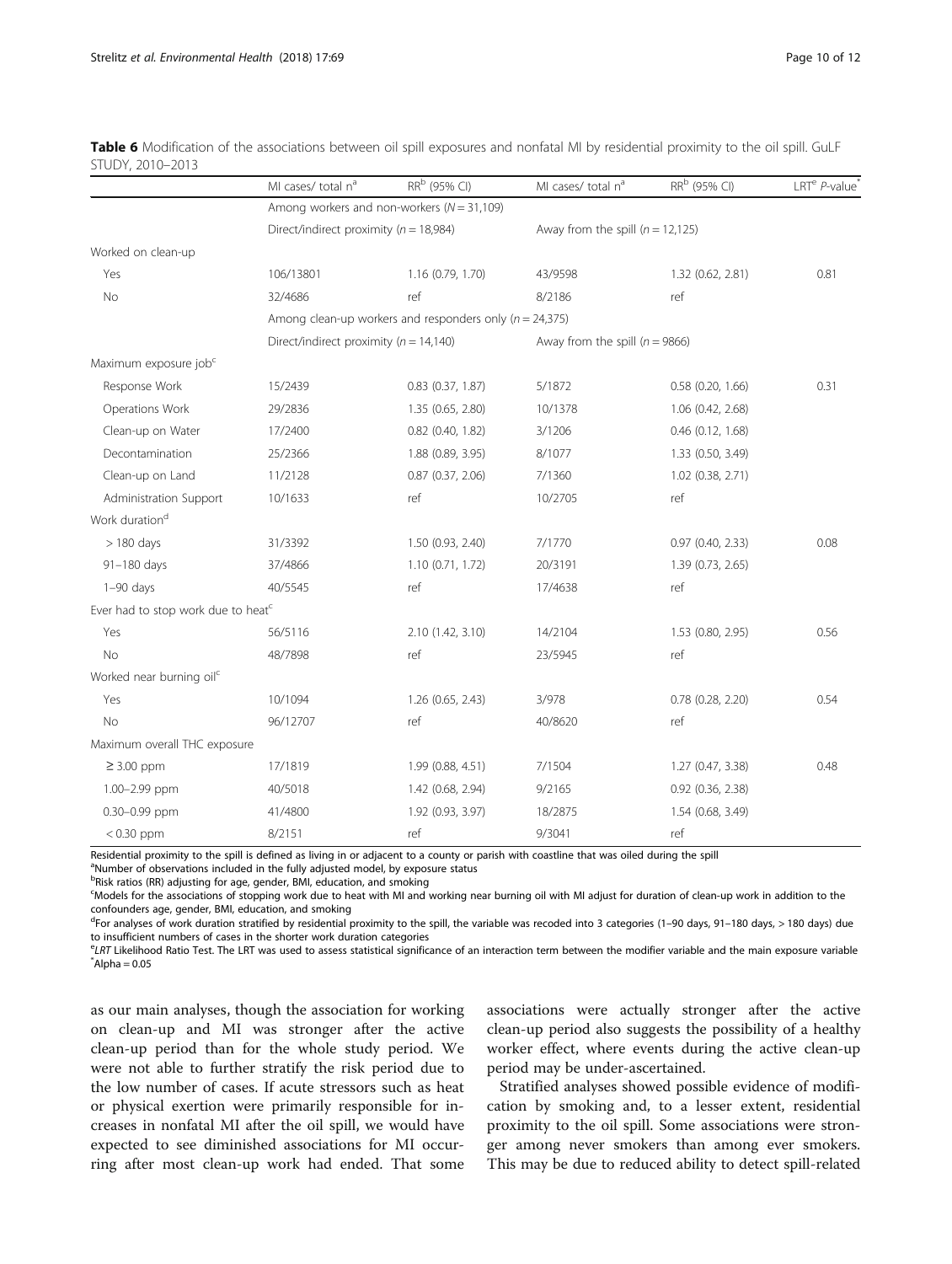associations with MI in the presence of smoking, which is a strong risk factor for MI. Stratified results also suggested some elevated risks among those living in proximity to the oil spill, though differences were generally small and not significant. Workers who lived in proximity to the oil spill likely faced greater emotional stress related to the oil spill, including loss of income and disruption of normal activities compared to those living further away, which may have contributed to a possible synergistic impact of psychosocial stress related to the oil spill and clean-up related exposures on MI.

This study has several limitations. The estimate of each individual's maximum THC exposure is based on their task with the highest exposure and does not account for duration of that exposure or for cumulative exposure across tasks. Cumulative, chemical-specific estimates that take into account exposure from multiple tasks and duration of those tasks are currently being developed. Misclassification of workers' THC exposure would be expected to bias results toward the null, since misclassification would likely occur non-differentially with respect to the outcome. Nonetheless, these exposure estimates were derived from detailed self-reported data on clean-up tasks and from monitoring data of airborne THC concentrations collected during the oil spill clean-up [[19](#page-11-0)], providing more detailed exposure data than has been available in previous studies of oil spill workers.

Another limitation of the exposure assessment was the challenge of grouping workers based on task, due to the complex work patterns that were common among oil spill workers; many workers reported multiple tasks, even within the same time period. To examine associations with MI by work task, we categorized workers by their maximum exposure job, which may not have been the job where they spent the most time.

This study relied on self-report of MI diagnoses, which is subject to reporting errors. Research in other populations has shown that recall of an MI diagnosis may be poorer among older or less educated individuals [\[31](#page-11-0)], however the majority of the GuLF STUDY participants were < 60 years old at enrollment, and more than half attended at least 2 years of college. Self-report of MI has shown moderate agreement with hospital discharge data  $\alpha$  (kappa = 0.64) [[32\]](#page-11-0). Furthermore, this study focused on a relatively short 1 to 3-year risk period in which participants were asked to recall the occurrence and timing of a diagnosis. We expect that misreport of MI diagnoses would be non-differential with respect to the exposures of interest and would attenuate risk estimates.

Another limitation is the lack of information on mortality in the target population during the study period. Potentially eligible individuals who died before study recruitment in 2011–2013 – due to a fatal MI or other causes – are not included in this study, as participants had to be living at the time of recruitment. Excluding individuals who did not survive to enroll in our study may have resulted in under-ascertainment of MI incidence in our study population, especially if oil spill-related exposures contributed to acute incidence of MI and fatality. We therefore may have underestimated risk of MI related to the oil spill.

The GuLF STUDY is the largest study of the human health impact of oil spills and is the first to assess heart disease among oil spill-exposed populations. The study features detailed assessment of clean-up-related tasks and improves upon exposure estimation from previous studies by developing job exposure matrix-based estimates of total hydrocarbon exposure among clean-up workers [[19](#page-11-0)]. The longitudinal design of the study will allow for ongoing assessment of the observed associations over time.

### Conclusions

Results of this study suggest that several oil spill-related exposures may have been associated with an increased risk of nonfatal MI within 1–3 years after the Deepwater Horizon oil spill. Further research is needed to characterize the pattern of associations over time, and to better understand what specific exposures, such as stress or individual chemical exposures are driving the observed associations.

#### Acknowledgments

The authors would like to acknowledge the study team at Social & Scientific Systems for their contributions to preparing the analytic dataset for this project and editing the manuscript.

#### Funding

The GuLF STUDY is supported by the Intramural Research Program of the NIH, National Institute of Environmental Health Sciences (Z01-ES102945) and the NIH Common Fund. While working on this research, Jean Strelitz was funded by an NIEHS-funded T32 training grant (ES07018). The datasets generated and/or analyzed during the current study are publicly available on reasonable request from the GuLF STUDY. For more details and to submit a data request, please visit: [https://gulfstudy.nih.gov/](https://gulfstudy.nih.gov/en/forresearchers.html) [en/forresearchers.html](https://gulfstudy.nih.gov/en/forresearchers.html)

#### Authors' contributions

JS analyzed and interpreted the results and drafted the manuscript. LE, RK, AM, AB and DS contributed to the interpretation of the results and to the discussion of the findings. All authors approved the final manuscript.

#### Ethics approval and consent to participate

All participants provided informed consent prior to participating in the GuLF STUDY. The GuLF STUDY protocol was approved by the Institutional Review Board (IRB) at the National Institute of Environmental Health Sciences, and this research was approved by the IRB at the University of North Carolina.

#### Consent for publication

Not applicable.

#### Competing interests

The authors declare that they have no competing interests.